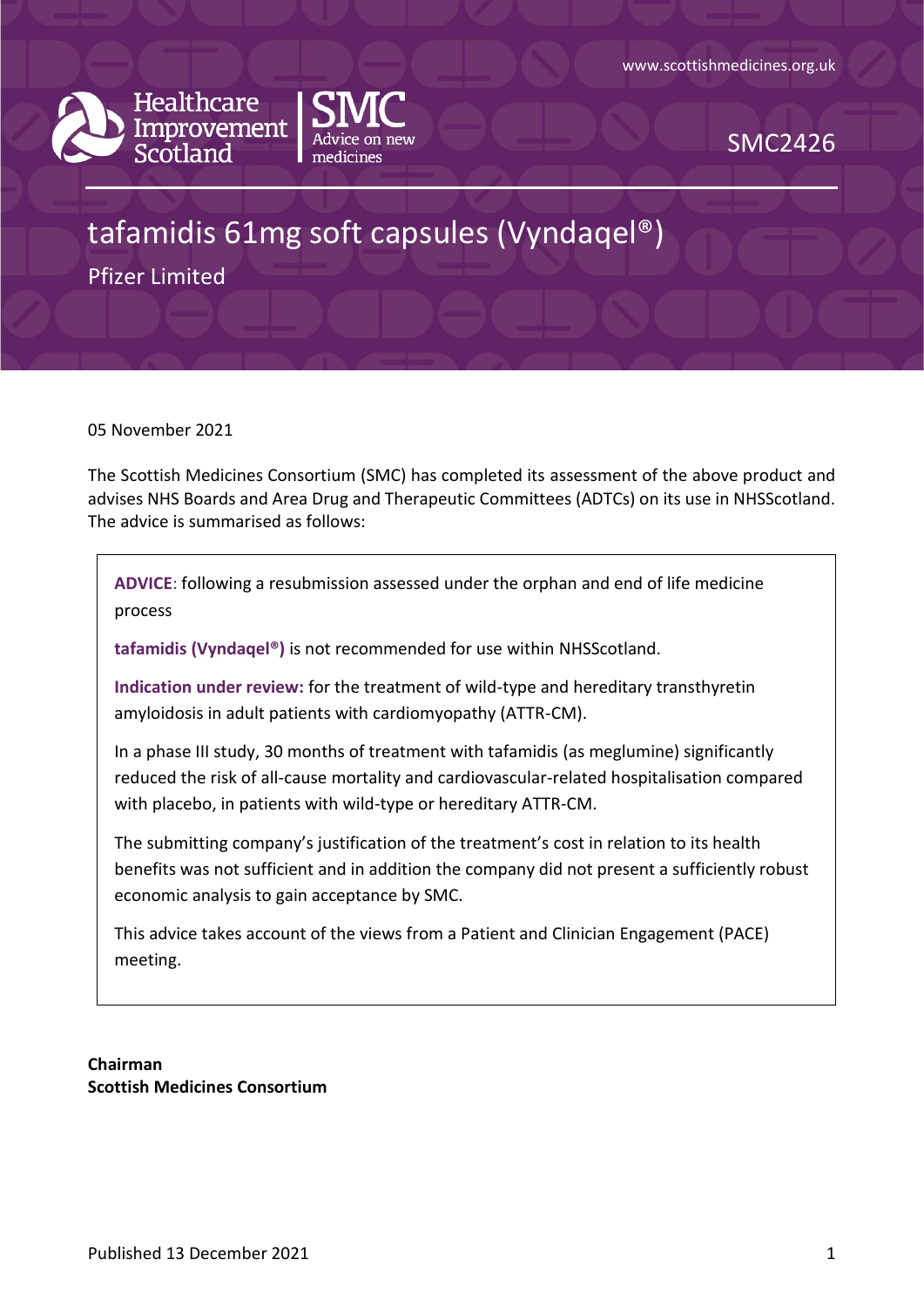### Indication

For the treatment of wild-type and hereditary transthyretin amyloidosis in adult patients with cardiomyopathy (ATTR-CM).<sup>1</sup>

### Dosing Information

Tafamidis 61mg orally once daily. The soft capsules should be swallowed whole and not crushed or cut. Tafamidis may be taken with or without food. Tafamidis 61mg corresponds to 80mg of tafamidis meglumine. Tafamidis and tafamidis meglumine are not interchangeable on a per mg basis.

Tafamidis should be started as early as possible in the disease course when the clinical benefit on disease progression could be more evident. Conversely, when amyloid-related cardiac damage is more advanced, such as New York Heart Association (NYHA) class III, the decision to start or maintain treatment should be taken at the discretion of a physician knowledgeable in the management of patients with amyloidosis or cardiomyopathy. There are limited clinical data in patients with NYHA class IV.

Treatment should be initiated under the supervision of a physician knowledgeable in the management of patients with amyloidosis or cardiomyopathy.<sup>1</sup>

### Product availability date

18 February 2020

Tafamidis received a positive scientific opinion under the Early Access to Medicines Scheme with the Medicines and Healthcare Products Regulatory Agency on 24 May 2019.

EMA orphan designations for tafamidis for hereditary ATTR-CM (orphan designation EU/3/06/401 granted on 28 August 2006) and for wild-type ATTR-CM (orphan designation EU/3/12/1066 granted on 11 August 2012) were maintained at marketing authorisation.<sup>2, 3</sup>

Tafamidis meets SMC orphan and end of life criteria for this indication.

# Summary of evidence on comparative efficacy

Transthyretin amyloidosis (ATTR) is a form of systemic amyloidosis resulting from the production of abnormal transthyretin (TTR) proteins in the liver. These accumulate as amyloid deposits (amyloidosis) in tissues around the body, particularly the peripheral nerves (causing polyneuropathy) and the heart. The accumulation of TTR amyloid deposits in the heart results in transthyretin amyloid cardiomyopathy (ATTR-CM) and can lead to diastolic dysfunction progressing to restrictive cardiomyopathy and heart failure. Tafamidis is a selective stabiliser of TTR which acts by binding to TTR at the thyroxine binding sites, stabilising the tetramer and slowing dissociation into monomers, the rate-limiting step in the amyloidogenic process.<sup>1, 2</sup> A different formulation, tafamidis meglumine 20mg soft capsules (Vyndaqel®), is licensed for the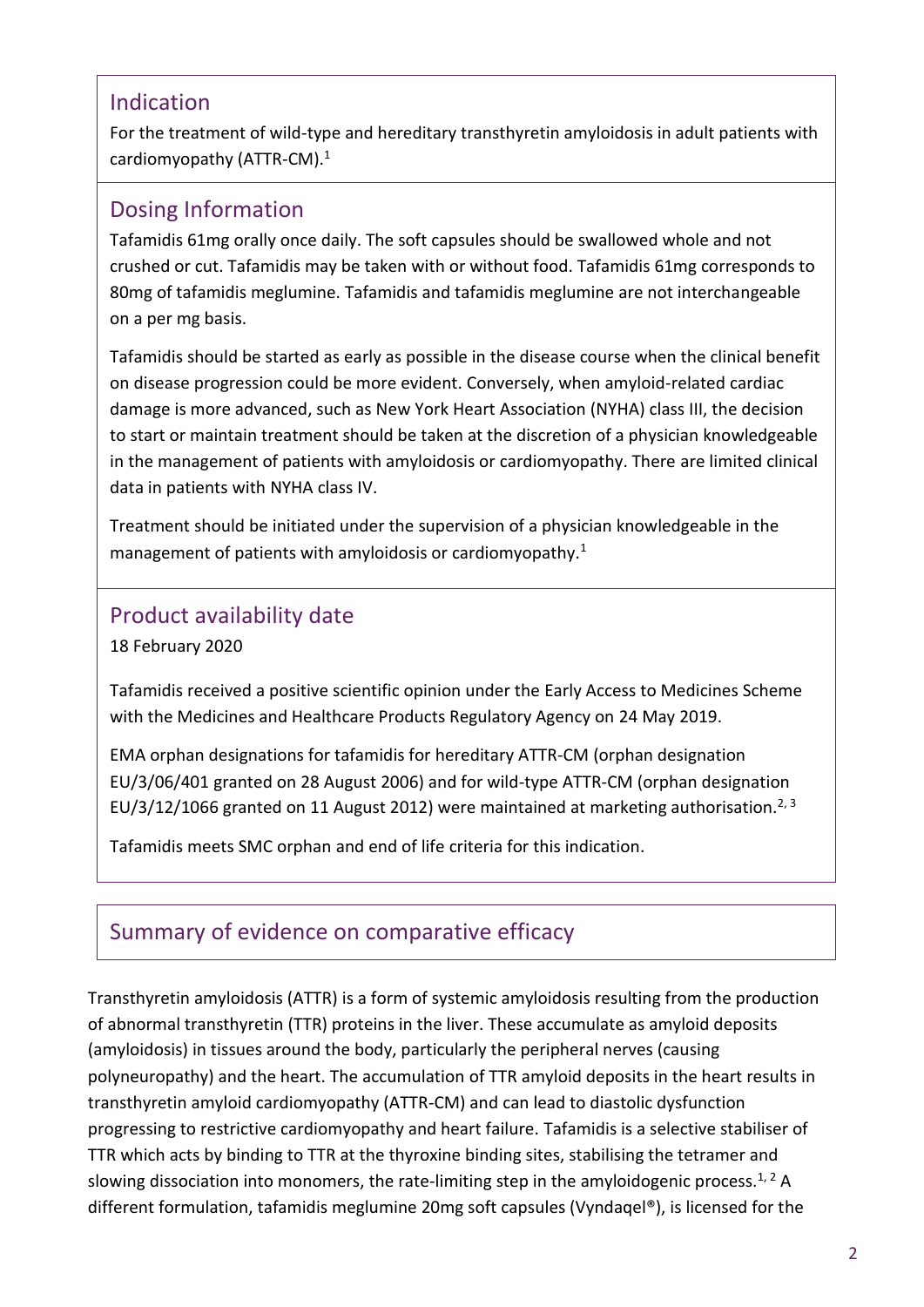treatment of transthyretin amyloidosis in adult patients with stage 1 symptomatic polyneuropathy to delay peripheral neurologic impairment but has not been recommended for use by SMC (SMC877/13). 4

The evidence for tafamidis to treat ATTR-CM comes from a multicentre, randomised, double-blind, phase III study (ATTR-ACT) which evaluated the efficacy and safety of the salt formulation, tafamidis meglumine, versus placebo in 441 patients with ATTR-CM. Note the formulation of tafamidis used in ATTR-CM was tafamidis meglumine 80mg, which corresponds to 61mg of the new free acid formulation. Eligible patients were aged 18 to 90 years with hereditary ATTR-CM (confirmed by amyloid deposits on biopsy from cardiac or non-cardiac sites) or wild-type ATTR-CM (confirmed by transthyretin precursor protein on immunohistochemical analysis, scintigraphy or mass spectrometry). They had evidence of cardiac involvement by echocardiography with an enddiastolic interventricular septal wall thickness >12 mm; history of heart failure evidenced by at least one prior hospitalisation for heart failure or clinical evidence of heart failure manifested in signs or symptoms of volume overload or elevated intracardiac pressures requiring treatment with diuretics; 6-minute walk test (6MWT) of >100 metres and plasma N-terminal pro-B-type natriuretic peptide (NT-proBNP) concentration ≥600 picograms/mL. Eligible patients were randomised in a ratio of 2:1:2 to receive tafamidis meglumine 80mg (n=176), tafamidis meglumine 20mg (n=88) or placebo (n=177) orally once daily for 30 months. Randomisation was stratified by TTR status (variant or wild-type) and baseline NYHA class (I and II or III) and region (US or non-US). Patients continued to take standard treatment during the study period but were not allowed to take non-steroidal anti-inflammatory drugs, tauroursodeoxycholate, doxycycline, diflunisal, calcium-channel blockers or digitalis.<sup>2, 5</sup>

The primary outcome was a hierarchical combination of "all-cause mortality" and the frequency of cardiovascular-related hospitalisations during the study. All-cause mortality was a composite of all-cause mortality, heart transplantation or the implantation of a cardiac mechanical assist device. The primary analysis compared the pooled group of patient who received tafamidis meglumine (80mg and 20mg) with placebo using the Finkelstein-Schoenfeld method which recognises the higher importance of all-cause mortality. It compared each patient with every other patient in each stratum in a pair-wise manner that proceeds in a hierarchical fashion using all-cause mortality followed by frequency of cardiovascular-related hospitalisations when patients cannot be differentiated based on mortality, reported as a win ratio (number of pairs of tafamidis-treated patient wins/number of pairs of placebo-treated patient wins). The primary analysis was performed in the intention-to-treat (ITT) population, which included all randomised patients who received at least one dose of study treatment and had one post baseline assessment. A hierarchical statistical testing strategy was applied to the two key secondary outcomes 6MWT and Kansas City Cardiomyopathy Questionnaire-Overall Summary [KCCQ-OS] score with no formal testing of outcomes after the first non-significant outcome in the hierarchy. Other secondary outcomes included cardiovascular-related mortality, frequency of cardiovascular-related hospitalisation and all-cause mortality and since these were not adjusted for multiplicity, results are considered descriptive only and non-inferential (no p-values reported).<sup>1, 2, 5</sup>

Tafamidis meglumine (pooled dose groups) significantly reduced the risk of all-cause mortality and cardiovascular-related hospitalisation compared with placebo over the 30-month study period.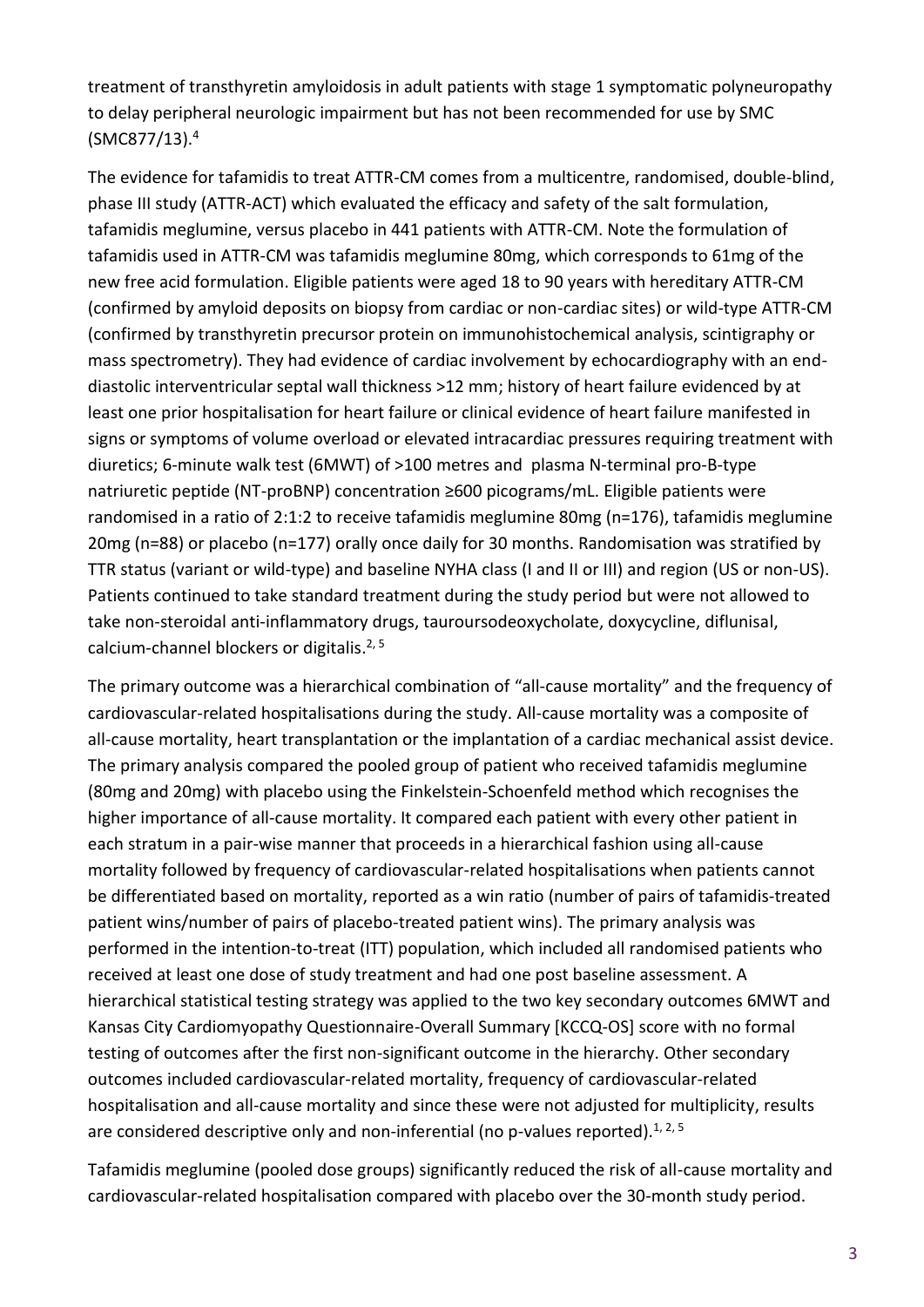There were also significantly less declines in 6MWT and KCCQ-OS score in tafamidis meglumine treated patients compared with placebo-treated patients. Other secondary outcomes also favoured tafamidis meglumine over placebo. Details are presented in Table 1 below.

| Table 1: Results for the primary and secondary outcome of the ATTR-ACT study in the ITT |  |
|-----------------------------------------------------------------------------------------|--|
| population                                                                              |  |

|                                               | <b>Tafamidis</b><br>meglumine pooled<br>$(n=264)$ | Placebo<br>$(n=177)$ |  |  |
|-----------------------------------------------|---------------------------------------------------|----------------------|--|--|
| <b>Primary outcome</b>                        |                                                   |                      |  |  |
| Patients alive at 30 months, % (n/N)          | 70% (186/264)                                     | 57% (101/177)        |  |  |
| Average CV-related hospitalisations           | 0.30                                              | 0.46                 |  |  |
| during 30 months among those alive at 30      |                                                   |                      |  |  |
| months, per patient per year                  |                                                   |                      |  |  |
| Win ratio (95% CI) <sup>AB</sup>              | 1.70 (1.26 to 2.29), p<0.001                      |                      |  |  |
| <b>Key secondary outcomes</b>                 |                                                   |                      |  |  |
| 6MWT at baseline, metres                      | 350.6                                             | 353.3                |  |  |
| LS mean change in 6MWT at 30 months,          | $-54.9$                                           | $-130.6$             |  |  |
| metres                                        |                                                   |                      |  |  |
| LS mean difference (95% CI)                   | 75.7 (57.6 to 93.8), p<0.001                      |                      |  |  |
| KCCQ-OS at baseline                           | 67.3                                              | 65.9                 |  |  |
| LS mean change in KCCQ-OS at 30 months        | $-7.2$                                            | $-20.8$              |  |  |
| LS mean difference (95% CI)                   | 13.6 (9.5 to 17.8), p<0.001                       |                      |  |  |
| <b>Other secondary outcomes</b>               |                                                   |                      |  |  |
| Cardiovascular-related mortality <sup>B</sup> | 24% (64/264)                                      | 36% (63/177)         |  |  |
| Hazard ratio (95% CI)                         | 0.69 (0.49 to 0.98)                               |                      |  |  |
| Cardiovascular-related hospitalisations       | 52% (138/264)                                     | 60% (107/177)        |  |  |
| Rate of cardiovascular-related                | 0.475                                             | 0.702                |  |  |
| hospitalisations per year <sup>C</sup>        |                                                   |                      |  |  |
| Relative risk ratio (95% CI)                  | $0.68$ (0.56 to 0.81)                             |                      |  |  |
| All-cause mortality <sup>B</sup>              | 30% (78/264)                                      | 43% (76/177)         |  |  |
| Hazard ratio (95% CI) <sup>D</sup>            | 0.70 (0.51 to 0.96)                               |                      |  |  |

A using Finkelstein-Schoenfeld analysis, a win represents a patient doing better based on the hierarchical comparison. B heart transplantation and implantation of cardiac mechanical assist device were considered indicators for reaching end-stage and these were treated as equivalent to death.

 $c$  using Poisson regression analysis

 $D$  using Cox regression analysis

6MWT=6 minute walk test; LS=least square; CI= confidence interval; KCCQ-OS= Kansas City Cardiomyopathy Questionnaire-Overall Summary

Health Related Quality of Life (HRQoL) was assessed using the key secondary outcome KCCQ-OS score, as detailed in Table 1 above and the generic instrument EuroQoL-5Dimensions, 3-Level (EQ-5D-3L) index score and visual analogue scale (VAS) as exploratory outcomes.<sup>6</sup>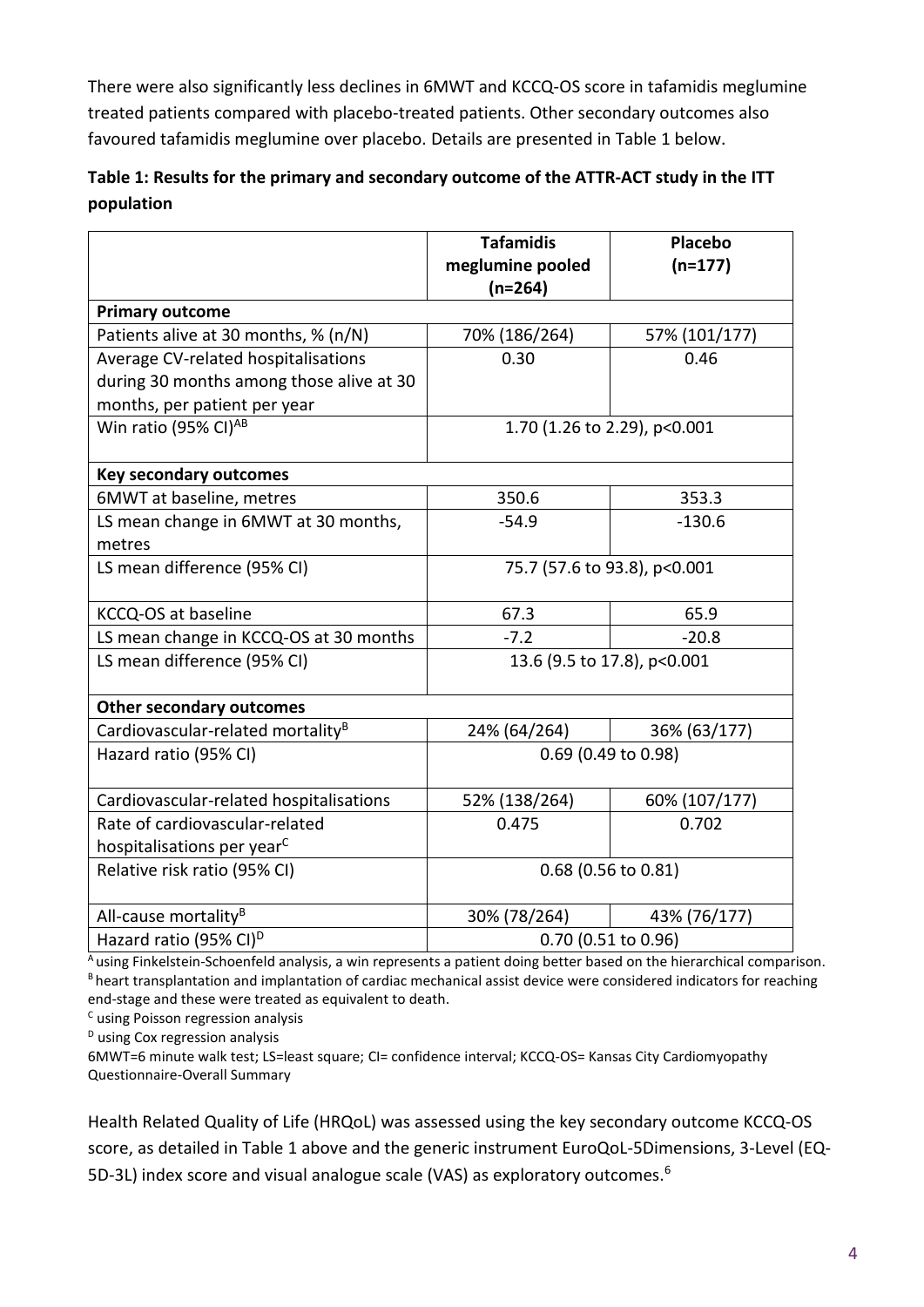The 30-month ATTR-ACT study was followed by an ongoing, open-label extension study in which patients who completed the tafamidis meglumine groups of ATTR-ACT, continued to receive the same dose of open-label tafamidis meglumine. All patients who completed the placebo group were re-randomised in a 2:1 ratio to receive open-label tafamidis meglumine 80mg or 20mg orally once daily. Following a protocol amendment in July 2018, where possible all patients transitioned to the new free acid formulation of tafamidis 61mg (similar to tafamidis meglumine 80mg). Study treatment was continued for up to 60 months. The primary efficacy outcome was all-cause mortality which as in ATTR-ACT classified heart transplant or insertion of a cardiac assist mechanical device as death. Interim results, at cut-off date August 2019, found that 43% (75/176) of patients who received tafamidis meglumine 80mg and then tafamidis 61mg (median treatment duration of 51.9 months) and 61% (108/177) of patients who received placebo and then tafamidis (median treatment duration of 51.4 months) had died. Estimated Kaplan Meier median survival was not estimable in the tafamidis 80mg/61mg group and 35.8 months in the placebo/tafamidis group.<sup>7</sup>

#### *[Other data were also assessed but remain confidential.\\*](https://www.scottishmedicines.org.uk/media/3572/20180710-release-of-company-data.pdf)*

### Summary of evidence on comparative safety

In the 30-month ATTR-ACT study, any treatment-emergent adverse event (AE) was reported by 95% (167/176) of patients in the tafamidis meglumine 80mg group, 99% (87/88) of patients in the tafamidis meglumine 20mg group and 97% (172/177) in the placebo group and these were considered treatment-related in 45%, 39% and 51% respectively. In the tafamidis meglumine 80mg and 20mg and placebo groups respectively, patients with a reported serious AE were 53%, 53% and 59%, and patients discontinuing therapy due to an AE was 23%, 18% and 29%.<sup>2</sup>

The most frequently reported treatment-emergent AEs of any grade with an incidence in the tafamidis meglumine 80mg and 20mg and placebo groups respectively were: cardiac failure (26%, 34% and 34%), fall (24%, 31% and 23%), dyspnoea (16%, 24% and 31%), atrial fibrillation (20%, 18% and 19%), constipation (15%, 16% and 17%), diarrhoea (12%, 11% and 22%), nausea (11%, 10% and 20%), asthenia (10%, 12%, and 6.2%), fatigue (16%, 18% and 19%), peripheral oedema (17%, 19% and 18%), bronchitis (12%, 10% and 11%) and pneumonia (13%, 11% and 9.6%). The most frequently reported treatment-related AEs were diarrhoea (8.0%, 2.3% and 10%), nausea (5.7%, 1.1% and 5.6%) and urinary tract infection (2.3%, 5.7% and 4.5%). 2

There were no treatment-related deaths during the ATTR-ACT study.<sup>2</sup>

### Summary of clinical effectiveness issues

Transthyretin amyloid cardiomyopathy (ATTR-CM) is a rare and fatal condition with most patients dying from cardiac causes, including sudden death, congestive heart failure and myocardial infarction. ATTR-CM can be wild-type when the TTR proteins become structurally unstable with age and this mainly occurs in older patients (usually >60 years), affects more men than women and median survival is estimated to be around 3.6 years. ATTR-CM can also be hereditary, caused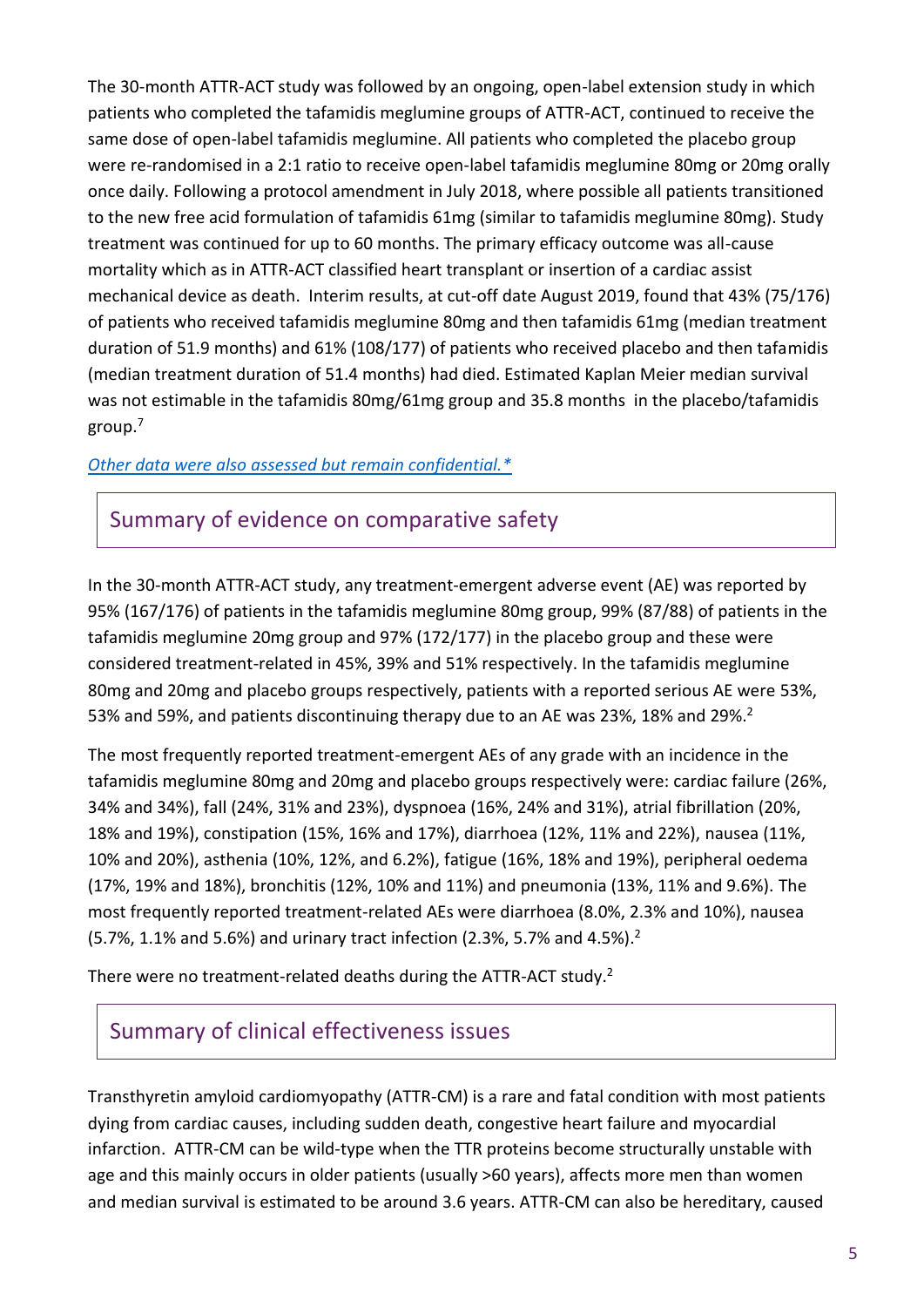by one of 120 mutations in the TTR gene, such as Val122Ile and Leu111Met. Patients with hereditary disease are generally younger than those with wild-type disease but age varies with the mutation and the median survival is thought to be lower, around 25.6 months.<sup>2, 8</sup> ATTR-CM causes the heart to stiffen resulting in heart failure symptoms and treatment is generally supportive including medication used for heart failure. However, many standard heart failure medicines are not useful in patients with cardiac amyloidosis and fluid balance is considered important through restricting fluid and salt intake and the use of diuretics. It is has recently been considered that 10 to 15% of older adults with heart failure may have undiagnosed ATTR-CM. Earlier diagnosis and treatment to slow or stop progression of ATTR-CM may offer the best treatment option but patients require specific assessments and diagnosis before starting appropriate treatment.<sup>8</sup> The National Amyloidosis Centre in London provides a diagnostic, staging, monitoring and management advisory service for patients with amyloidosis in the UK. Tafamidis is the first medicine to be licensed for the treatment of ATTR-CM. Tafamidis meets SMC orphan and end of life criteria for the treatment of ATTR-CM. Clinical experts consulted by SMC considered that tafamidis fills an unmet need in this therapeutic area as there are no effective treatments for ATTR-CM.

Evidence from the ATTR-ACT study found that the primary composite outcome of all-cause mortality and cardiovascular-related hospitalisation significantly favoured tafamidis meglumine over placebo in the ITT population according to the Finkelstein-Schoenfeld method. The win ratio for the primary analysis (1.70) indicated that tafamidis meglumine was associated with a higher chance of having a better outcome based on a hierarchical combination of all-cause mortality and cardiovascular-related hospitalisation compared with placebo. This was supported by results of the key secondary outcomes: 6MWT (difference of 75.7 metres versus placebo) and KCCQ-OS score (difference of 13.6 points versus placebo). The components of the primary outcome (allcause mortality and cardiovascular-related hospitalisation) also favoured tafamidis meglumine over placebo. However, these were analysed separately as secondary outcomes but were not included in the hierarchical testing strategy, so results were descriptive only. Treatment with tafamidis meglumine resulted in fewer deaths than treatment with placebo (30% versus 43%; absolute difference of 13%). The incidence of cardiovascular-related hospitalisations per year was reduced from 0.702 in the placebo group to 0.475 in the tafamidis meglumine group.<sup>2, 5</sup>

A difference between treatment groups was only evident after 16 to 18 months of study treatment. The controlled treatment continued for a further 12 months, to 30 months, and further longer term controlled data are lacking.

Pre-specified subgroup analyses generally found consistent results favouring tafamidis meglumine over placebo according to wild type or hereditary disease, tafamidis meglumine dose and NYHA class. ATTR-ACT was not powered for subgroup analyses and results should therefore be treated with caution. The treatment effect favoured tafamidis meglumine in both wild-type and hereditary disease but the treatment effect on cardiovascular-related hospitalisation was small in patients with hereditary ATTR-CM. There was a tendency to higher clinical events and lower TTR stabilisation in the hereditary subgroup, compared to the wild-type subgroup. Patients with hereditary ATTR-CM may have more severe disease and in practice, the medical need and management of these patients may differ from those with wild-type disease. For this reason, the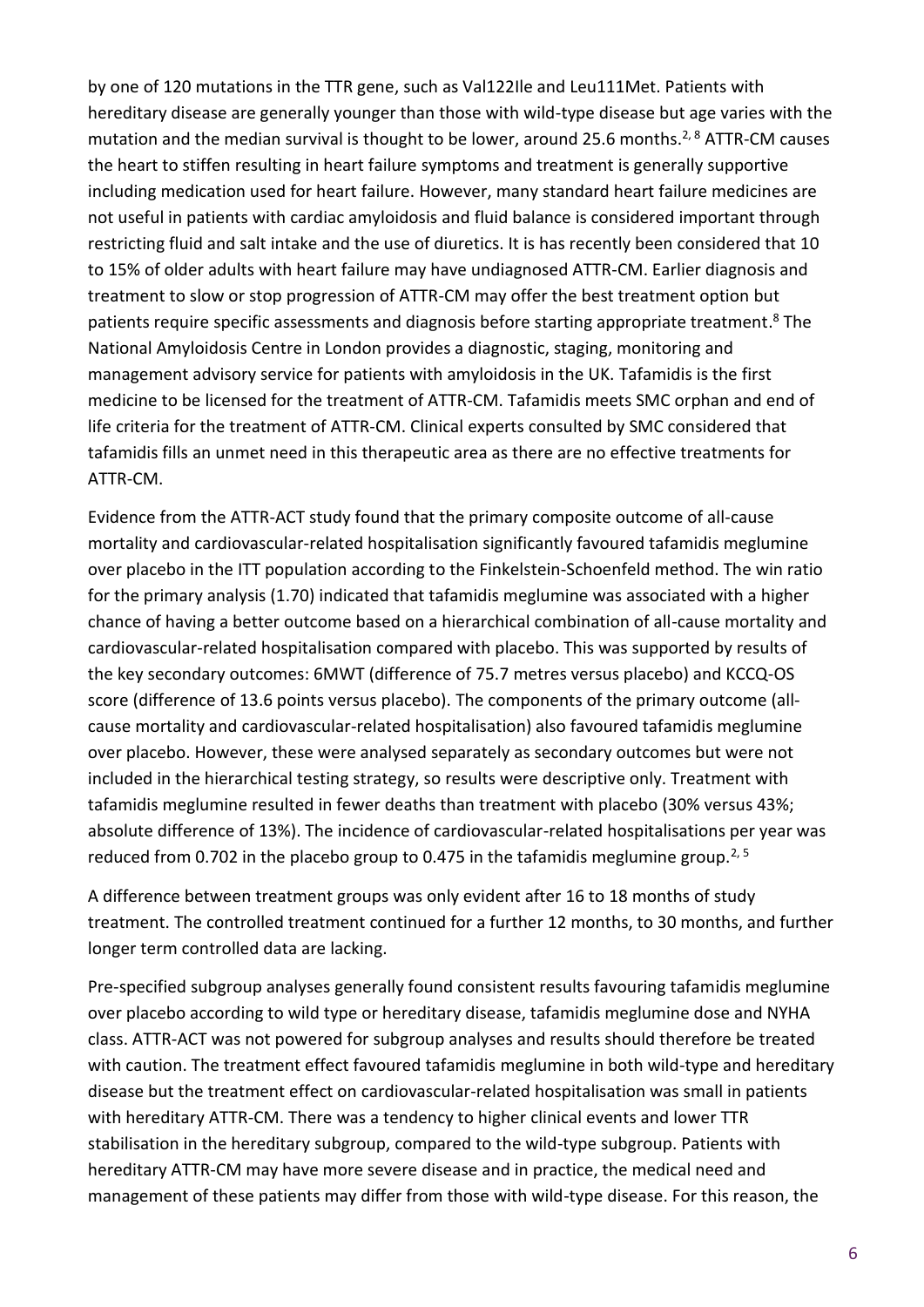Summary of Product Characteristics (SPC) recommends TTR genotyping as an assessment tool for diagnosis. $1, 2$ 

In the subgroup of patients with NYHA class III disease, the relative risk of cardiovascular-related hospitalisation was higher in the tafamidis meglumine group compared with the placebo group, although all-cause mortality and key secondary outcomes favoured tafamidis meglumine. The European Product Assessment Report (EPAR) notes that in patients with NYHA class III, the rates of cardiovascular-related hospitalisations were 80% in the tafamidis meglumine patients and 59% in placebo patients and that cardiovascular-related mortality also tended to be higher (51% versus 49%, respectively). In this context, the SPC notes that tafamidis should be started as early as possible in the disease course when the clinical benefit on disease progression could be more evident. Conversely, when amyloid-related cardiac damage is more advanced, such as in NYHA Class III, the decision to start or maintain treatment should be taken at the discretion of a physician knowledgeable in the management of patients with amyloidosis or cardiomyopathy.<sup>1, 2</sup>

ATTR-ACT excluded patients with NYHA class IV disease and the treatment effects are therefore not known in these patients. Although the marketing authorisation does not restrict by NYHA class, the SPC notes that there are limited data in patients with NYHA class IV. In addition <10% of study patients had NYHA class I, reflecting the difficulty in diagnosing ATTR-CM in patients with no symptoms of heart failure. The EPAR notes there is a risk of misuse in the elderly in the absence of clear diagnosis of ATTR-CM in patients without symptoms and the SPC states that ATTR-CM must be appropriately confirmed before starting tafamidis.<sup>1, 2</sup>

The study was not designed or powered to compare the two doses of tafamidis meglumine with placebo and so no conclusions can be drawn. However the EPAR notes that there was a trend in higher favourable effect with tafamidis meglumine 20mg dose group compared with 80mg dose group for all clinical outcomes including all-cause mortality (27% versus 31%), cardiovascularrelated hospitalisation (48% versus 54%) and cardiovascular-related mortality (22% versus 26%). A higher favourable effect with the 80mg dose compared with the 20mg was only noted from post hoc exploratory analyses on the reduction of NT-proBNP and troponin I at 30 months. The company did not seek marketing authorisation for ATTR-CM using the 20mg dose of tafamidis meglumine. The tafamidis meglumine 80mg dose group provided the largest evidence base and tolerability was similar with both dosing groups.

The ATTR-ACT study used tafamidis meglumine (80mg or 20mg) which differs to the new free acid formulation, tafamidis 61mg which is licensed for use in patients with ATTR-CM. The SPC and EPAR note that the bioequivalence of these formulations is similar but has not strictly been proven. The new formulation has only been assessed in short-term pharmacokinetic/ pharmacodynamics studies and the ATTR-ACT extension study. The company report that this formulation was developed to aid compliance in an elderly patient population but the dosing of a single 61mg tafamidis capsule does not allow the option to reduce the dose if adverse events develop. However, the EMA noted that both doses of tafamidis meglumine assessed in ATTR-CM were relatively well tolerated.<sup>1, 2</sup>

The introduction of tafamidis would offer the first licensed treatment for patients with hereditary or wild-type ATTR-CM. Clinical experts consulted by SMC considered that tafamidis offered a therapeutic advancement as the first specific treatment for this condition.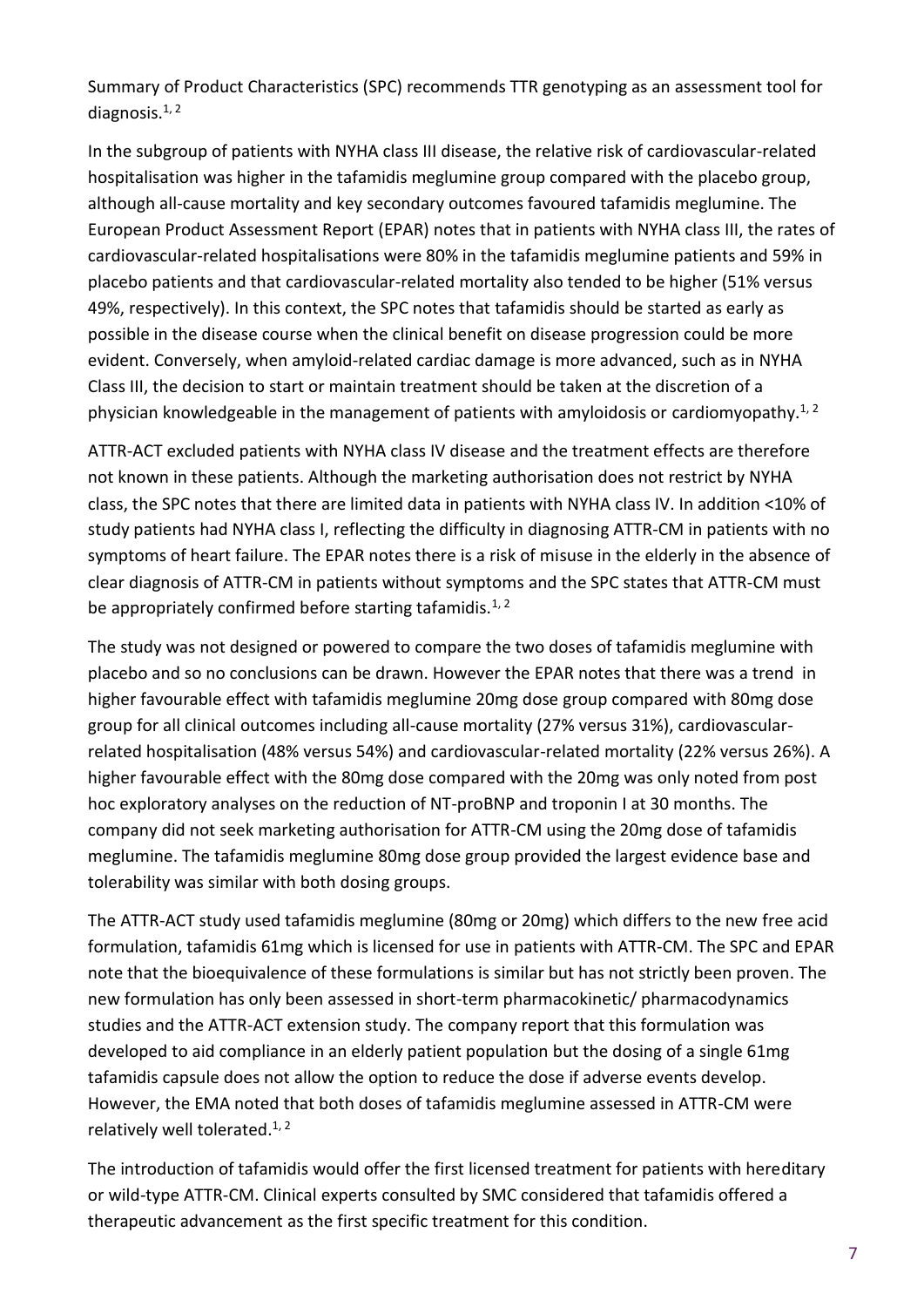# Patient and clinician engagement (PACE)

A patient and clinician engagement (PACE) meeting with patient group representatives and clinical specialists was held to consider the added value of tafamidis, as an orphan and end of life medicine, in the context of treatments currently available in NHSScotland.

The key points expressed by the group were:

- ATTR-CM is a gradually progressive and ultimately fatal cause of heart failure. Patients typically suffer symptoms of heart failure and develop difficulties in daily activities, which as the disease progresses, makes them more dependent on relatives or carers. Frequent hospital admissions may be required. The physical and psychological burden of the disease has a huge negative impact of patients' quality of life.
- There are currently no other specific medicines licensed for the treatment of ATTR-CM and management is supportive to control symptoms. There is a significant unmet need for an effective and well tolerated treatment that can alter the course of the disease.
- Tafamidis is the first disease modifying treatment for ATTR-CM and has been shown to slow the rate of disease progression. It may reduce the symptoms of heart failure, reduce the frequency of hospital admissions and the risk of death due to ATTR-CM.
- Tafamidis offers patients the hope of an effective treatment and may allow them to remain independent and maintain normal living for longer by slowing the decline in exercise capacity and in quality of life. This could delay the need for support and reduce the burden of the disease on the patients' carers and relatives.
- It is a generally well tolerated, once a day oral treatment which is manageable for patients and families/carers.

#### **Additional Patient and Carer Involvement**

We received a joint patient group submission from the UK ATTR Amyloidosis Patients' Association (UKAPTA) and Cardiomyopathy UK, which are both registered charities. UKAPTA has received 90% pharmaceutical company funding in the past two years, with none from the submitting company. Cardiomyopathy UK has received 10.4% pharmaceutical company funding in the past two years, including from the submitting company. Representatives from both organisations participated in the PACE meeting. The key points of their submission have been included in the full PACE statement considered by SMC.

### Summary of comparative health economic evidence

The submitting company presented a cost-utility analysis evaluating the use of tafamidis within its full licensed indication. The analysis compared tafamidis with best supportive care, which comprised a variety of therapeutic classes including diuretics, anticoagulants, angiotensinconverting enzyme (ACE) and renin-angiotensin-aldosterone system (RAAS) inhibitors and beta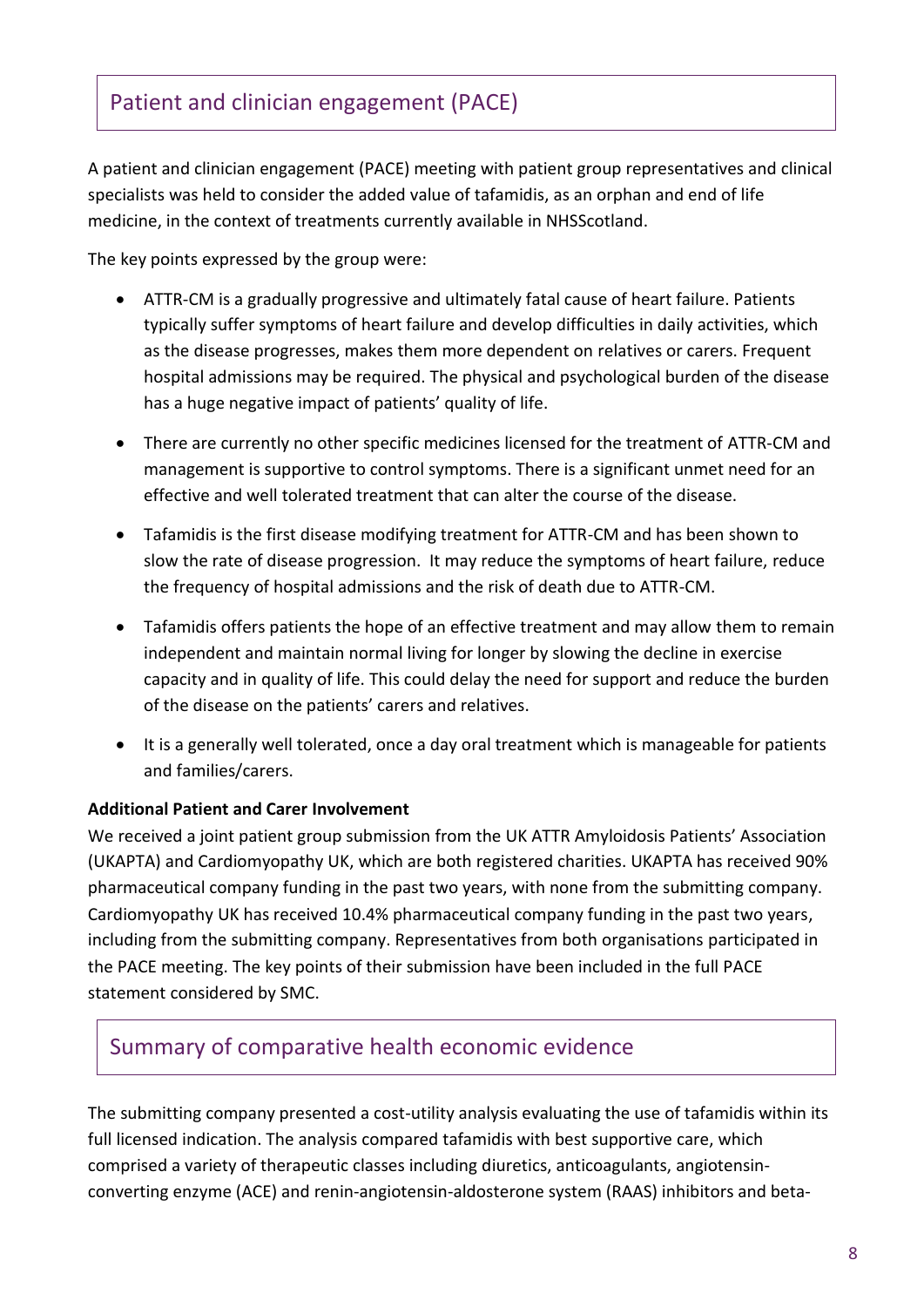blockers. Clinical experts stated that best supportive care represents the most appropriate comparator.

A discrete time, cohort-level Markov model was used to represent four distinct health states (NYHA class I – NYHA class IV), alongside an absorbing health state of death. Additional sub-states were used to represent treatment discontinuation for tafamidis-treated patients, and cardiovascular-related hospitalisations. Patients entered the model distributed across NYHA classes I – III according to the proportions observed within the ATTR-ACT study, and from this point could transition between the NYHA classes at six-monthly intervals. A shorter cycle length of one-month was used to model the occurrence of death, hospitalisation and treatment discontinuation. A fifty-five year time horizon was used, although the mean age within the model was limited to a maximum of 101 years.

Transitions between NYHA classes within the first 30 months of the model were based upon treatment-specific transition-probabilities derived at six-monthly intervals from the ATTR-ACT study (pooled tafamidis arms and placebo arm).<sup>5</sup> Following this point, a single extrapolative matrix was used for each treatment, making use of the summed probabilities of movement between each class over the 30-month study observation period. Overall survival was derived by estimating the total hazard of death, by summing the background mortality for a Scottish population and the extrapolated excess hazard of death, utilising independently-fitted log-normal distribution for tafamidis and generalised gamma distribution for BSC. The mortality hazards were then disaggregated by NYHA class, by applying a risk ratio derived using a Cox proportional hazards model stratified by NYHA class at month 30 of ATTR-ACT. Monthly risk of cardiac hospitalisation was estimated based on the observed NYHA-class-specific and treatment-specific rates observed within the same study. Following discontinuation of tafamidis (which is discussed further below), patients were assumed to retain the same clinical benefits of tafamidis in terms of NYHA transition probabilities, overall survival and cardiac hospitalisation as patients who remain on treatment.

EQ-5D-3L data were collected within the ATTR-ACT study and valued using standard methods.<sup>9</sup> Utilities were applied on a treatment-specific basis across the classes. No disutilities were applied for adverse events or cardiac hospitalisation, and age-adjustment was not performed.

Medicines costs included the acquisition cost of tafamidis and concomitant medications, as well as a one-off cost of adverse events applied at model entry. This resubmission has been assessed under the fast track resubmission process. A Patient Access Scheme (PAS) was submitted by the company and assessed by the Patient Access Scheme Assessment Group (PASAG) as acceptable for implementation in NHSScotland. Under the PAS, a simple discount was offered on the list price.

Treatment discontinuation for tafamidis was assumed to occur in two ways: a time-to-event analysis was applied to extrapolate the estimated probability of treatment discontinuation over the time horizon (using an exponential model). In addition, a stopping rule was applied at the point of transition to NYHA class IV (as a proxy for the occurrence of end-stage heart failure). Patients were assumed to receive concomitant medications in both cohorts until death. Healthstate-specific resource use included outpatient visits, echocardiograms and community nurse visits; costs of CV-related hospitalisations and end of life care were applied based on the incidence (derived from ATTR-ACT) of patients requiring these resources per cycle. A scenario was also presented where the company explored the potential cost savings impact of the introduction of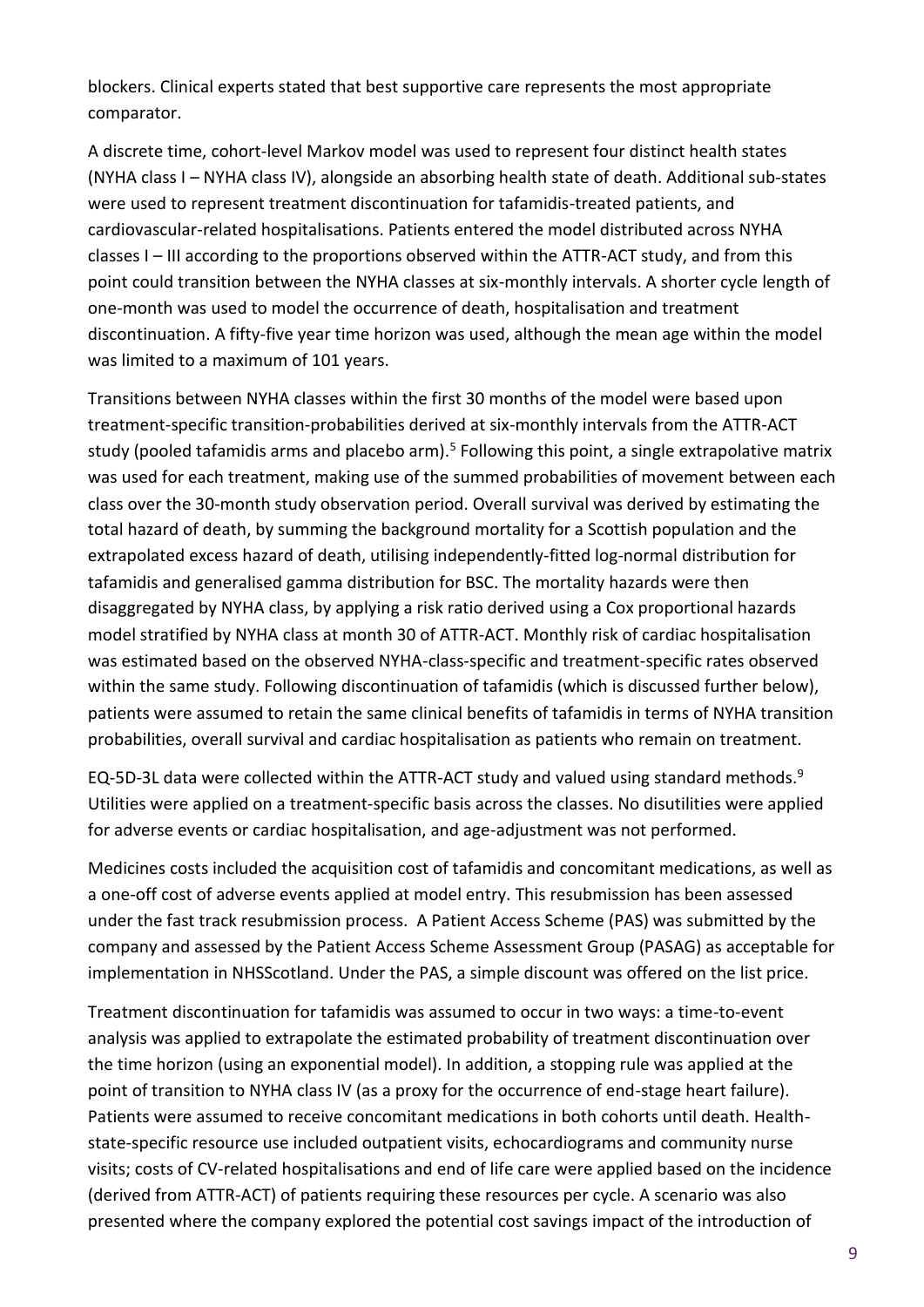tafamidis on reducing delays to diagnosis. This scenario required a number of assumptions, including the attribution of 100% of any reductions in time to diagnosis to tafamidis.

Disaggregated results highlight that the total acquisition cost of tafamidis is the key driver of incremental costs (meaning the model is highly sensitive to estimates of both the dose and average treatment duration). There is a small cost-offset due to reduced healthcare utilisation and CV-related hospitalisations. The main driver of QALY gains is due to the significant difference in projected survival for tafamidis, alongside a greater proportion of patients entering the earlier NYHA class II health state.

SMC would wish to present the with-PAS cost-effectiveness estimates that informed the SMC decision. However, owing to the commercial in confidence concerns regarding the PAS, SMC is unable to publish these results. In addition, the submitting company indicated the list price results, change in life years and change in QALYs were also commercial in confidence. As a consequence, no health economic results can be presented.

A number of key sensitivity analysis scenarios were provided from the submitting company. The key sensitivities included the approach to extrapolation of survival and treatment discontinuation, the use of treatment-specific rather than pooled health state utility estimates, the use of ageadjustment of utilities and the removal of the stopping rule. Of particular interest are the combined scenarios, which are considered more plausible than the base case.

#### *Key weaknesses:*

- The Committee noted the lack of subgroup analysis in the economic model to explore the impact on the cost-effectiveness separately for wild-type and hereditary disease patients. While it was acknowledged this analysis would likely introduce additional uncertainty through the use of data from post-hoc subgroup analyses, it would have been helpful to explore this given the potential for the outcomes and clinical management of these patients to differ.
- A stopping rule has been applied which assumes all tafamidis-treated patients will discontinue treatment at NYHA Class IV (as a surrogate of end-stage heart failure). This rule was not applied within the clinical study nor is it stipulated within the marketing authorisation. Given the severity of the condition, and the observation that some patients reaching the NYHA class IV state subsequently transitioned to earlier states, it is unclear whether discontinuation of tafamidis would be appropriate in patients progressing to NYHA class IV. It was also highlighted by clinical experts that this could be very hard to implement in clinical practice as the treatment is well tolerated and patients can fluctuate between health states in a short amount of time. A scenario analysis excluding the stopping rule resulted in an increase from the base case.
- The approach to survival extrapolation is highly uncertain, and the models selected in the company base case appear overly optimistic. The use of a log-normal distribution for tafamidis and a generalised gamma for BSC, does not appear justified based on the assessment of statistical goodness-of-fit and may rely too heavily on the heavily censored latter stages of the observed Kaplan-Meier data. Numerous alternative distributions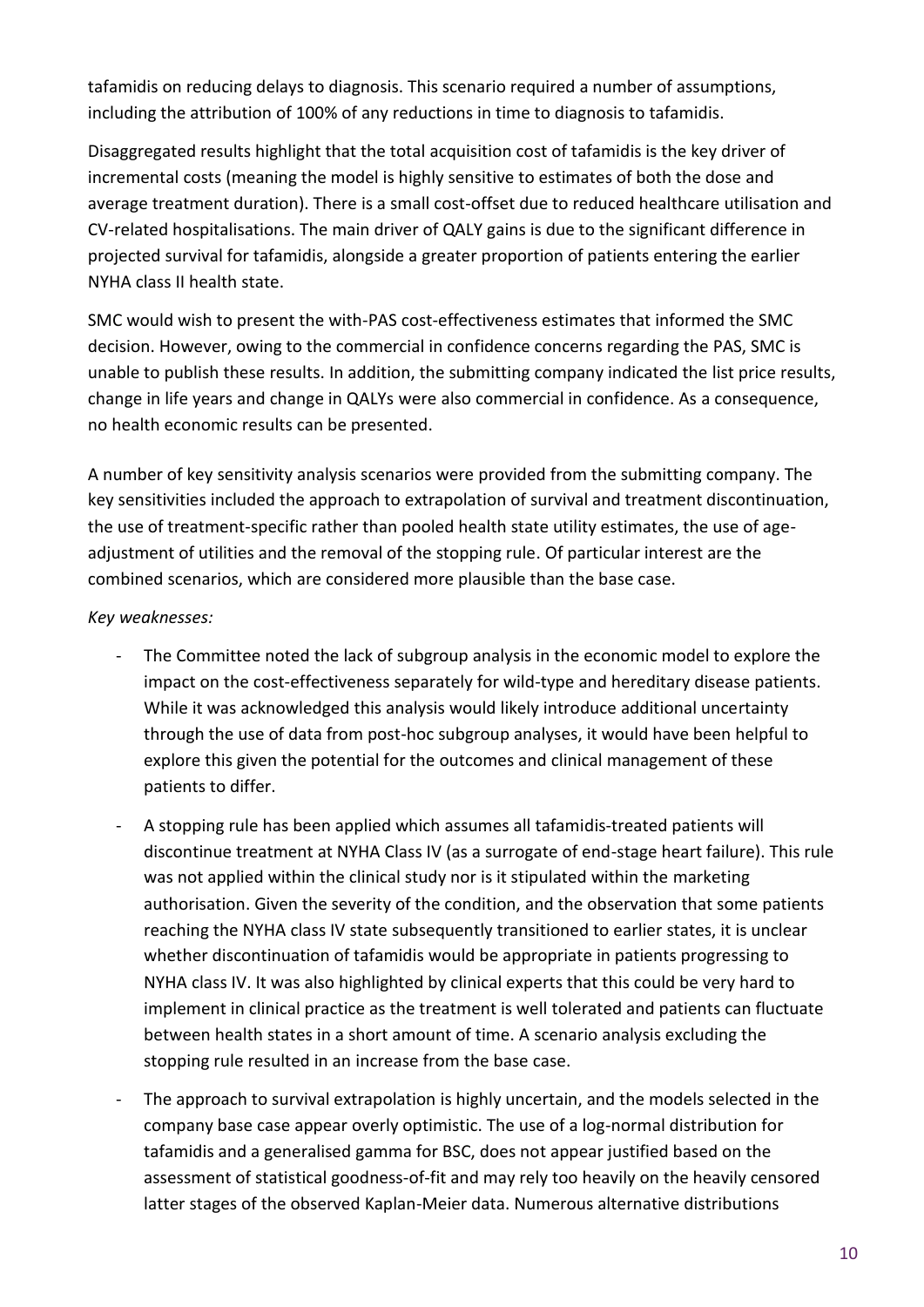appear equally plausible and fall within the 95% confidence intervals of the observed data. Statistical advice received by the SMC stated that the approach relied upon many assumptions without accounting for the combined error in the modelling, and that numerous distributions could be equally plausible. The Weibull distribution was deemed to be equally well-fitting by NDC, while still enabling the independent extrapolation of survival for each treatment arm. This was felt to be a plausible alternative approach to the base case estimate and resulted in significantly higher ICERs.

- Similarly, the approach to estimating treatment duration is uncertain and is likely to underestimate the plausible treatment duration with tafamidis. In fact, the use of the exponential function (best fitting by Bayesian Information Criterion [BIC]) results in the shortest duration of all approaches tested, while the gompertz model (best fitting by Akaike Information Criterion and second-best by BIC) results in the longest duration. The use of the lognormal function (the second best-fitting and second-longest estimates) highlights a significant sensitivity to this approach. It is also worth noting that, in contrast to the estimation of overall survival, treatment duration has not been risk-adjusted by NYHA class. This may add an additional degree of bias.
- Following treatment discontinuation, the clinical benefit of tafamidis is assumed to continue across the time horizon. As a result, patients may continue to move into less severe health states during the extrapolation phase, and achieve the same degree of survival benefits, despite no longer accruing the costs of active treatment. This assumption seems highly implausible; it would be more appropriate for patients to wane towards best supportive care probabilities from the point of discontinuation. This alternative approach results in higher ICERs, due to a lower proportion of patients moving into earlier health states over time.
- The submitting company has adjusted the medicine acquisition costs on the relative dose intensity and assumed that the remaining are not lost to wastage. The submitting company was asked to provide scenario analysis with a relative dose intensity of 100% to reflect the potential for wastage, resulting in a moderate increase in the ICER.
- The use of a single extrapolation matrix derived from the total 30 month study observation period assumes no change in the effectiveness of tafamidis over time. In addition, a gradual plateauing in transitions between classes was observed in the latter stages of the study period. The use of this ongoing treatment effect, derived based on the early study periods where more rapid improvements in NYHA class were observed, is likely to overestimate the effectiveness of tafamidis. A scenario using transition matrices based on observed data at month 18, 24 and 30 was deemed more appropriate.
- Utilities were not adjusted for increasing age and may therefore bias the result of the economic model in favour of tafamidis. A revised scenario was provided which applied ageadjustment in the extrapolation period, resulting in a moderate increase in the ICER. The provided analysis is believed to be an underestimate of the full effect of age-adjusted utilities, as the estimates used by the company for NYHA class I and II result in higher utilities than a healthy matched population.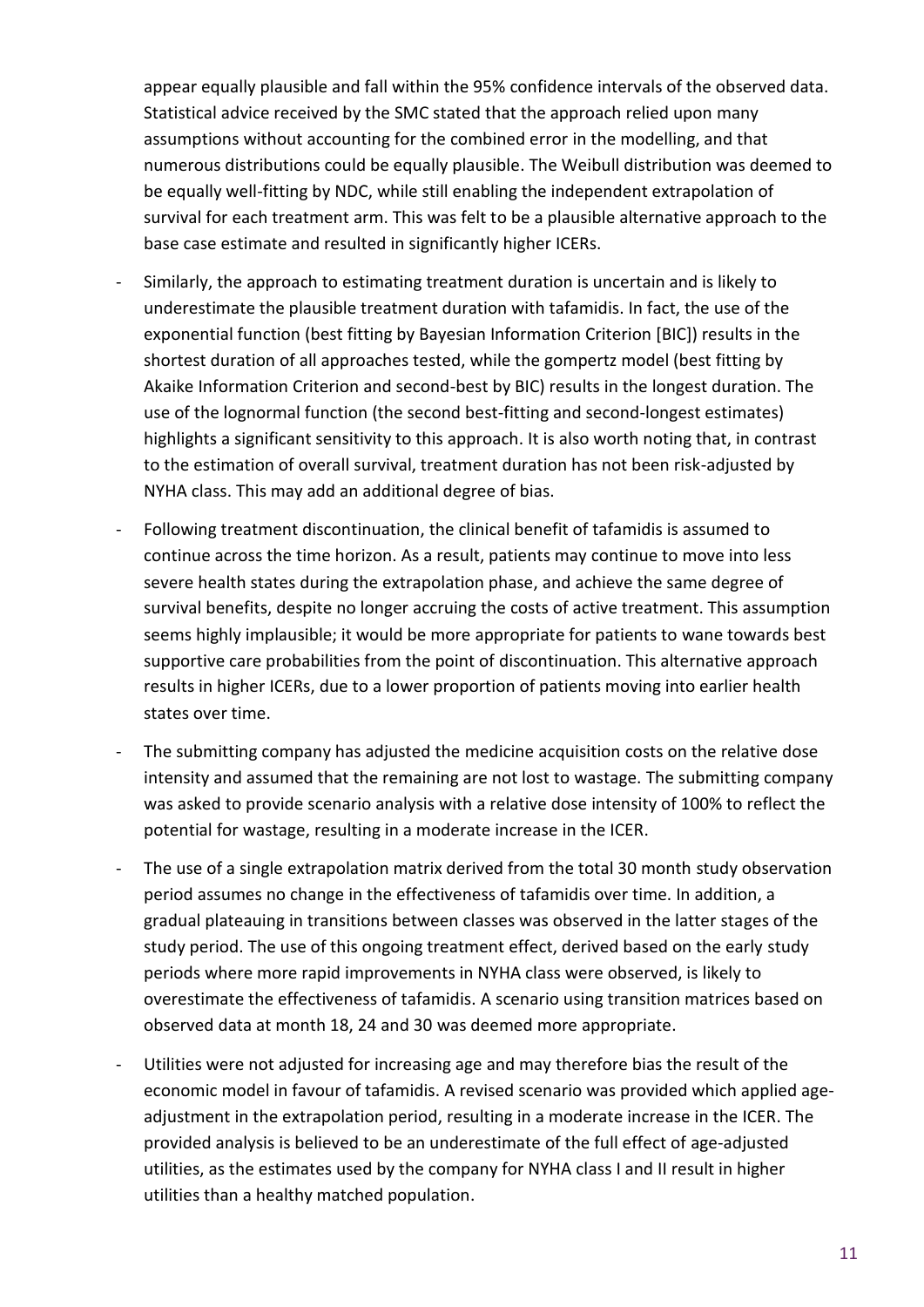- The assumption of a differential treatment effect on utilities, as well as assuming that patients will benefit from movement to earlier NYHA classes, creates the possibility of double counting the utility benefits of tafamidis. In addition, the treatment specific utilities do not reflect utility for patients who have discontinued tafamidis. The use of treatmentindependent calculation of health effects would seem preferable to avoid this potential issue and result in an increased ICER.
- A number of alternative approaches described above were considered by NDC to be more methodologically appropriate and equally valid to the company's preferred approach. When combined, these resulted in a significant increase in the ICER. The ICER increased further still when the stopping rule was removed.

The Committee also considered the benefits of tafamidis in the context of the SMC decision modifiers that can be applied when encountering high cost-effectiveness ratios and agreed that a number of the criteria were satisfied: a substantial improvement in life expectancy in the patient population targeted in the submission; a substantial improvement in quality of life; and the absence of other treatments of proven benefit. In addition, as tafamidis is an orphan medicine, SMC can accept greater uncertainty in the economic case.

After considering all the available evidence and the output from the PACE process, and after application of the appropriate SMC modifiers, the Committee was unable to accept tafamidis for use in NHSScotland.

# Additional information: guidelines and protocols

No published guidelines for the treatment of patients with wild-type or hereditary ATTR-CM were identified. The National Amyloidosis Centre in London provides a diagnostic, staging, monitoring and management advisory service for patients with amyloidosis in the UK.

The Heart Failure Association of the European Society of Cardiology published an expert consensus meeting report on a clinical practice update on heart failure in 2019. This includes the consensus recommendation that older patients with symptomatic heart failure, particularly those with heart failure with preserved ejection fraction (who are not hypertensive) or those who have features of hypertrophic or restrictive cardiomyopathy, or degenerative aortic stenosis and end-diastolic interventricular septal wall thickness exceeding 12 mm, should be considered for screening for cardiac ATTR. Tafamidis should be considered in patients with symptomatic heart failure due to confirmed ATTR (both autosomal dominant inherited disease and wild-type) in order to improve exercise capacity and quality of life, and to reduce cardiovascular hospitalisations and mortality. This recommendation is limited to patients who fulfil the inclusion and exclusion criteria of the ATTR-ACT study which includes confirmation of the presence of amyloid deposits on analysis of biopsy specimens obtained from the heart or other tissues (fat aspirate, gastrointestinal mucosa sites, salivary glands, or bone marrow). $^{10}$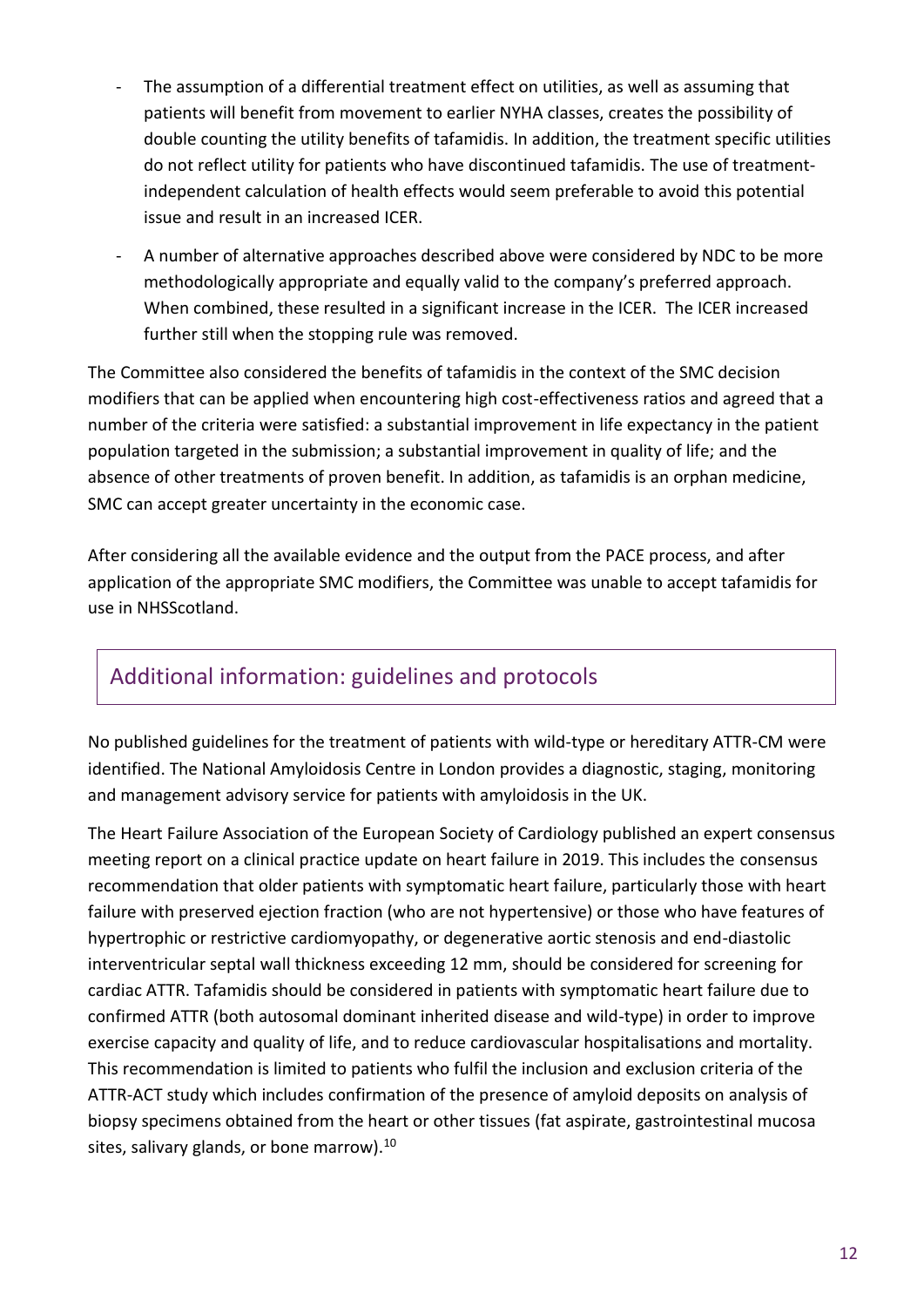# Additional information: comparators

No other medicines are licensed for the treatment of ATTR-CM.

# Additional information: list price of medicine under review

| Medicine  | Dose Regimen           | Cost per year $(E)$ |
|-----------|------------------------|---------------------|
| tafamidis | 61mg orally once daily | 129,645             |

*Costs from BNF online on 3 March 2021. Costs do not take patient access schemes into consideration.*

# Additional information: budget impact

The submitting company estimated there would be 83 patients eligible for treatment with tafamidis in year 1 and 93 patients in year 5. The estimated uptake rate was 100% in year 1 and 100% in year 5 to which a confidential discontinuation rate was applied. This resulted in 66 patients estimated to receive treatment in year 1 rising to 75 in year 5.

These estimates make use of the average treatment duration estimated within the company's economic model, and as a result the treatment duration and overall cost may be underestimated.

*[Other data were also assessed but remain confidential.\\*](https://www.scottishmedicines.org.uk/media/3572/20180710-release-of-company-data.pdf)*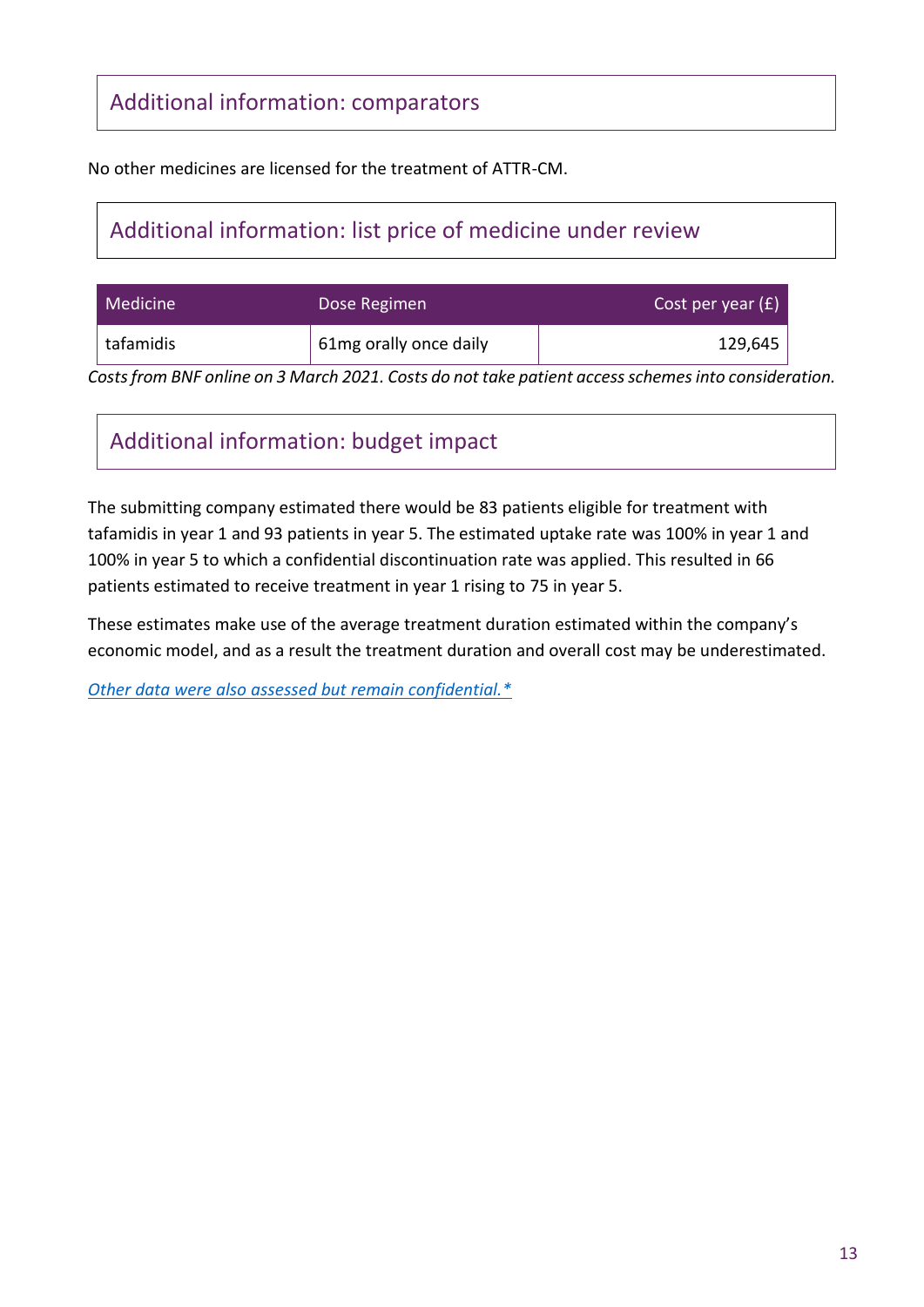#### **References**

1. Pfizer Limited. Tafamidis 61mg soft capsules (Vyndaqel) Summary of product characteristics. Last updated 2 November 2020 available at [www.medicines.org.uk.](file:///C:/Users/merylh/AppData/Local/Microsoft/Windows/INetCache/Content.Outlook/GSGBJTL4/www.medicines.org.uk)

2. The European Medicines Agency (EMA) European Public Assessment Report. Tafamidis (Vyndaqel®). 12/12/2019, EMEA/H/C/002294/X/0049/G available at [www.ema.europa.eu.](file:///C:/Users/merylh/AppData/Local/Microsoft/Windows/INetCache/Content.Outlook/GSGBJTL4/www.ema.europa.eu)

3. The European Medicines Agency (EMA) Committee for Orphan Medicinal Products Orphan Maintenance Assessment Report. Tafamidis (Vyndaqel®). 17/02/2020, EMADOC-1700519818- 273084 available at [www.ema.europa.eu](file:///C:/Users/merylh/AppData/Local/Microsoft/Windows/INetCache/Content.Outlook/GSGBJTL4/www.ema.europa.eu) 

4. Pfizer Limited. Tafamidis meglumine 20mg soft capsules (Vyndaqel) Summary of product characteristics. Last updated 2 November 2020 available at [www.medicines.org.uk.](file:///C:/Users/merylh/AppData/Local/Microsoft/Windows/INetCache/Content.Outlook/GSGBJTL4/www.medicines.org.uk)

5. Maurer MS, Schwartz JH, Gundapaneni B, Elliott PM, Merlini G, Waddington-Cruz M*, et al.* Tafamidis Treatment for Patients with Transthyretin Amyloid Cardiomyopathy. N Engl J Med. 2018;379(11):1007-16.

6. Pfizer. B3461028: A Multicenter, International, Phase 3, Double-Blind, Placebo-Controlled, Randomised Study to Evaluate the Efficacy, Safety, and Tolerability of Daily Oral Dosing of Tafamidis Meglumine (PF-06291826) 20 mg or 80 mg in Comparison to Placebo in Subjects Diagnosed With Transthyretin Cardiomyopathy (TTR-CM) (Clinical Study Report). 2018.

7. Damy T, Elliott P, Gundapaneni B, et al. Long-term survival with tafamidis in patients with transthyretin amyloid cardiomyopathy. European Society of Cardiology Congress 2020 - the Digital Experience; 29 August - 2 September

8. Ruberg FL, Grogan M, Hanna M, Kelly JW, Maurer MS. Transthyretin amyloid cardiomyopathy: JACC state-of-the-art review. Journal of the American College of Cardiology. 2019;73(22):2872-91.

9. Dolan P. Modeling valuations for EuroQol health states. Medical care. 1997;35(11):1095- 108.

10. Seferovic PM, Ponikowski P, Anker SD, Bauersachs J, Chioncel O, Cleland JGF*, et al.* Clinical practice update on heart failure 2019: pharmacotherapy, procedures, devices and patient management. An expert consensus meeting report of the Heart Failure Association of the European Society of Cardiology. Eur J Heart Fail. 2019;21(10):1169-86.

This assessment is based on data submitted by the applicant company up to and including 07 September 2021.

*\*Agreement between the Association of the British Pharmaceutical Industry (ABPI) and the SMC on guidelines for the release of company data into the public domain during a health technology appraisal: [http://www.scottishmedicines.org.uk/About\\_SMC/Policy](http://www.scottishmedicines.org.uk/About_SMC/Policy)*

Medicine prices are those available at the time the papers were issued to SMC for consideration. SMC is aware that for some hospital-only products national or local contracts may be in place for comparator products that can significantly reduce the acquisition cost to Health Boards. These contract prices are commercial in confidence and cannot be put in the public domain, including via